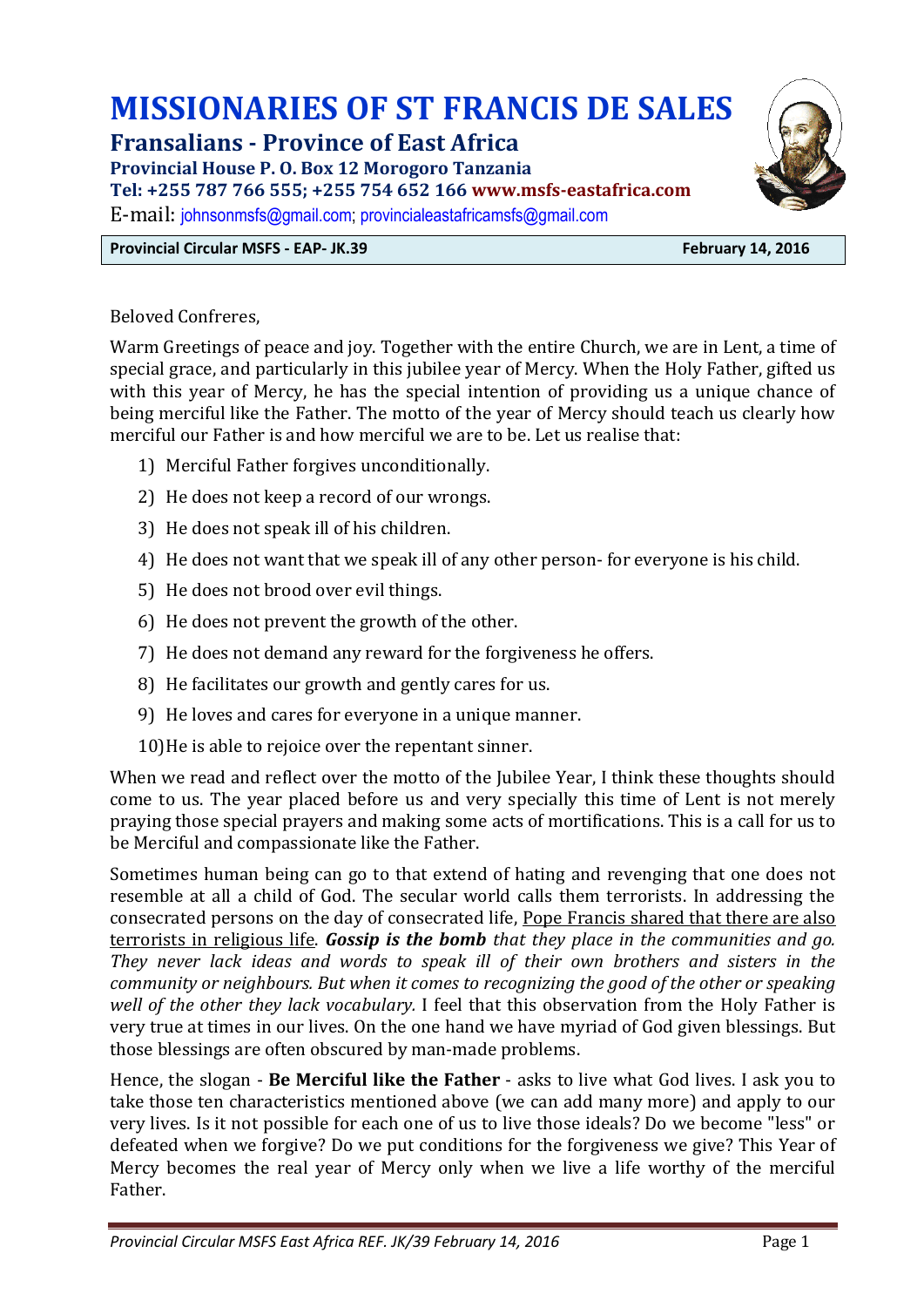# **Promoted to Priestly Ordination**

**Deacon Siljo Auppaden MSFS** is promoted to be ordained priest. God willing he will be ordained priest on April 2, 2016 by his Beatitude Cardinal Maran Mar George Alenchery, the current Major Archbishop of the Syro-Malabar Catholic Church and the Archbishop of the Syro-Malabar Catholic Major Archeparchy of Ernakulam-Angamaly. The ordination and the First Mass will take place on the same day at St. Joseph Church Mampra, the home parish of Deacon Siljo. We express our hearty congratulations to him and accompany him with our sincere prayers. Deacon Siljo will be leaving for India on February 15, 2016.

#### **We have new Deacons! Congratulations**

By the grace of God the following scholastics were ordained deacons on January 3, 2016 at St. Francis de Sales Parish Dumila, Tanzania.

- 1. Danda Aristedes Timothy MSFS
- 2. Karottukampadathil Jobin MSFS
- 3. Mathembo Stephen Mutisya MSFS
- 4. Njue Thomas Njeru MSFS

They were ordained by His Lordship Telesphore Mkude, the Bishop of Morogoro. Hearty Congratulations to dear young Deacons and we wish them the guidance of the Holy Spirit in this unique time of preparations for the priestly ordination. Let us accompany these brothers of ours with our sincere prayers. Our Sincere thanks also to the Dumila Community and the parishioners for all the wonderful arrangements made.

#### **My visit to Europe**

I thank you sincerely for the prayers, for the visit to Europe went on well. One of the joyous moments was the time spent with Rev. Fr. Emile Mayoraz MSFS and other members of the Franco Swiss Province who are so much connected to our missions in east Africa. Being my first visit to France, I could see and experience with delight the places connected to St. Francis de Sales and Fr. Mermier. My special thanks and appreciation to Fr. Viju Kunnathottil MSFS and other confreres who arranged the travels and meetings in France and in Switzerland very wonderfully.

The annual retreat together with confreres in Rome was another good experience. Our Confreres from EA Fr. Johnson Pathiyil, Fr. Zachariah Burofero and Fr. Augustine Mangatt also participated in the retreat. I could also join the confreres working in Germany and Austria (Fr. Wilson Packiam, Fr. Sony Kochumalayil and Fr. Stephen Gerald) in their Community meeting held in Seinsheim, Germany. Besides meeting some of our mission friends and Benefactors, I could also celebrate Holy Mass one week-end in the parishes in Wuerzburg where I was working during my studies in Germany.

Another touching experience was meeting with some of the elderly missionaries of the Misericordia Sisters from Italy who were so much associated with our missions here and now they are in the home for the aged in Verona, Italy. I visited them with Fr. Johnson Pathiyil and it was time of recalling with gratitude the blessings of God and listen to their experiences of being missionaries in Tanzania for three to four decades.

The climate was not so friendly as for many days it was snowing and with minus temperatures. At this time of the year, one cannot expect the sun to appear every day. As a whole it was a time of grace for I was safe and healthy and things went on as planned. Once again, I sincerely thank you for the prayers.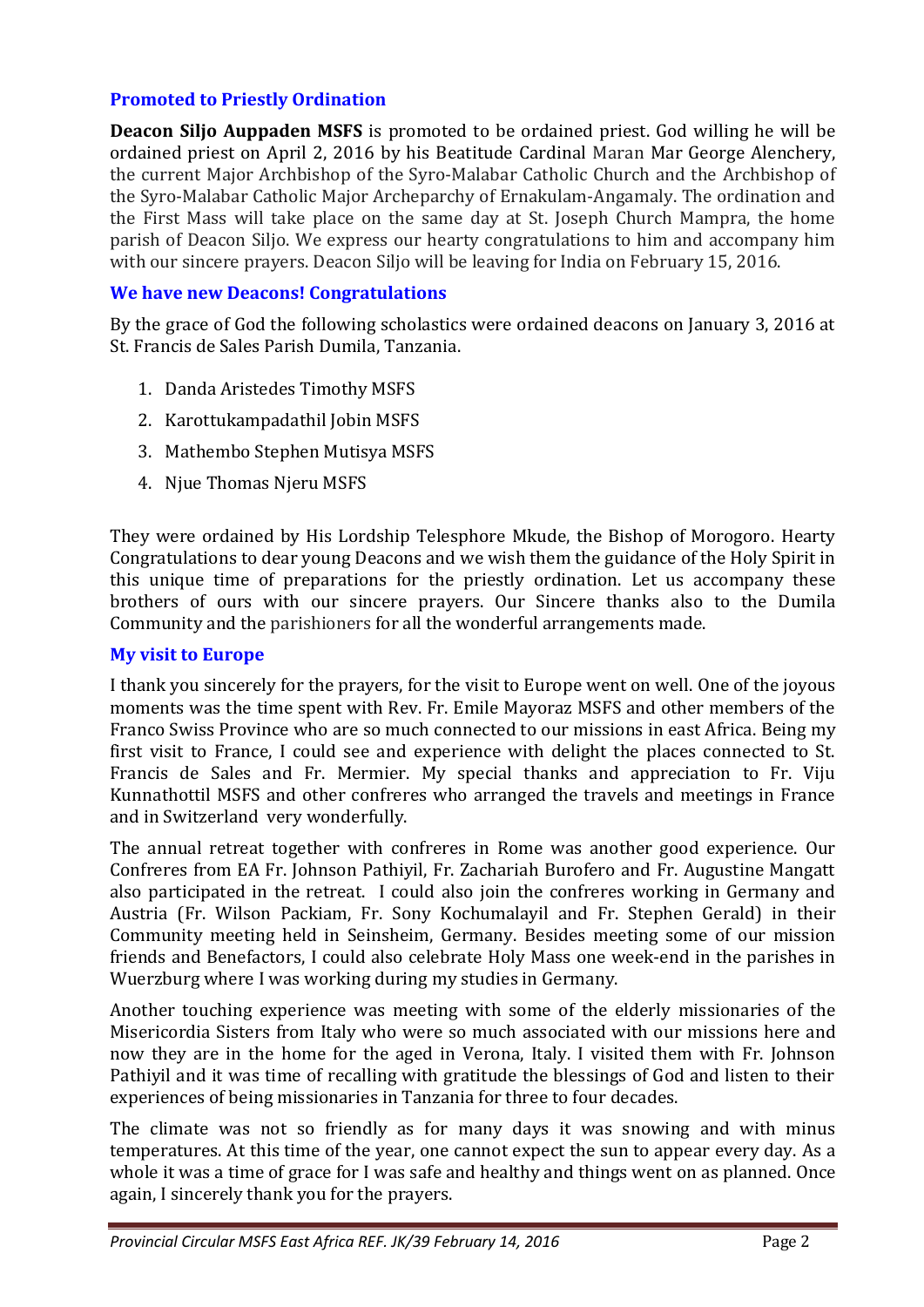## **Greetings from our Confreres studying in Rome.**

*Fr. Zachariah Burofero shares:* 

*My dear Fathers and Brothers,* 

*I take this chance to thank all of you for the opportunity given to me to pursue higher studies here in Rome. For all the years I have spent here in Rome, the only words that come to my mind is: Clap Hands in God's presence, Shout to God with the voice of triumph, Victories belong to him. It is the Lord that has brought us this far!! It is the Lord who has fought for us and provided blessings ! 1 Samuel 7: 3-14) "Thus Far the Lord has Helped us" !!! I am here in Rome since June 2012. Soon after completing the Italian language course for three months, I started the studies at the Salesian University. Within 2 years and half, I completed the Licentiate with Magna Cum laude 28/30. I have registered for the Doctorate (February 2015) and the topic is already approved and have started to write the work. Normally, Doctorate is three years. I hope to defend my work either by June next year or by September according to university regulations.*

*As you may know here the life here has its own challenges. Together with studies we also work in parishes when possible during weekends and during the holidays, in order to support the financial requirements. I remember all of you and pray for you. Thanking you for everything and wishing you all, good preparations for the Easter,* 

*Fr. Zachariah Burofero MSFS*

#### *Fr. Johnson Pathiyil shares:*

*My dear Fathers and Brothers,* 

*It is now one year and five months since I came to Rome for my Licentiate studies. I am doing the Licentiate in Spiritual Theology in the University of St. Thomas Aquinas known as Angelicum, which is situated in the older part of Rome near to the Colloseum and the remnants of the Old Imperial Rome. I have begun the second year of my licentiate and hope to finish the same by the end of June 2016. As I am asked to continue with the Doctorate, I will be continuing with the doctoral studies if I am promoted by the University.* 

*Together with Fr. Zachariah, I am staying in a seminary run by the Episcopal conference of Czech Republic. There are priests and brothers from different continents. But we are 5 MSFS fathers here but we are attached to the MSFS Procura House which is close to the Vatican. And Fr. Augustine Mangatt is our local superior. I do go for some pastoral works whenever it is available in order to gain more experience as well as learning the Italian language. I thank all my confreres for their prayerful support and care. If God willing I will finish the Doctoral studies within three years of time and wish to be to East Africa as early as possible. I request your valuable prayers.*

*Fr. Johnson Pathiyil MSFS*

We wish our dear confreres Fr. Zachariah Burofero and Fr. Johnson Pathiyil the continued blessings in the tasks entrusted to them.

# **Annual Retreats 2016**

As announced earlier we have the Province Annual Retreats in two sessions.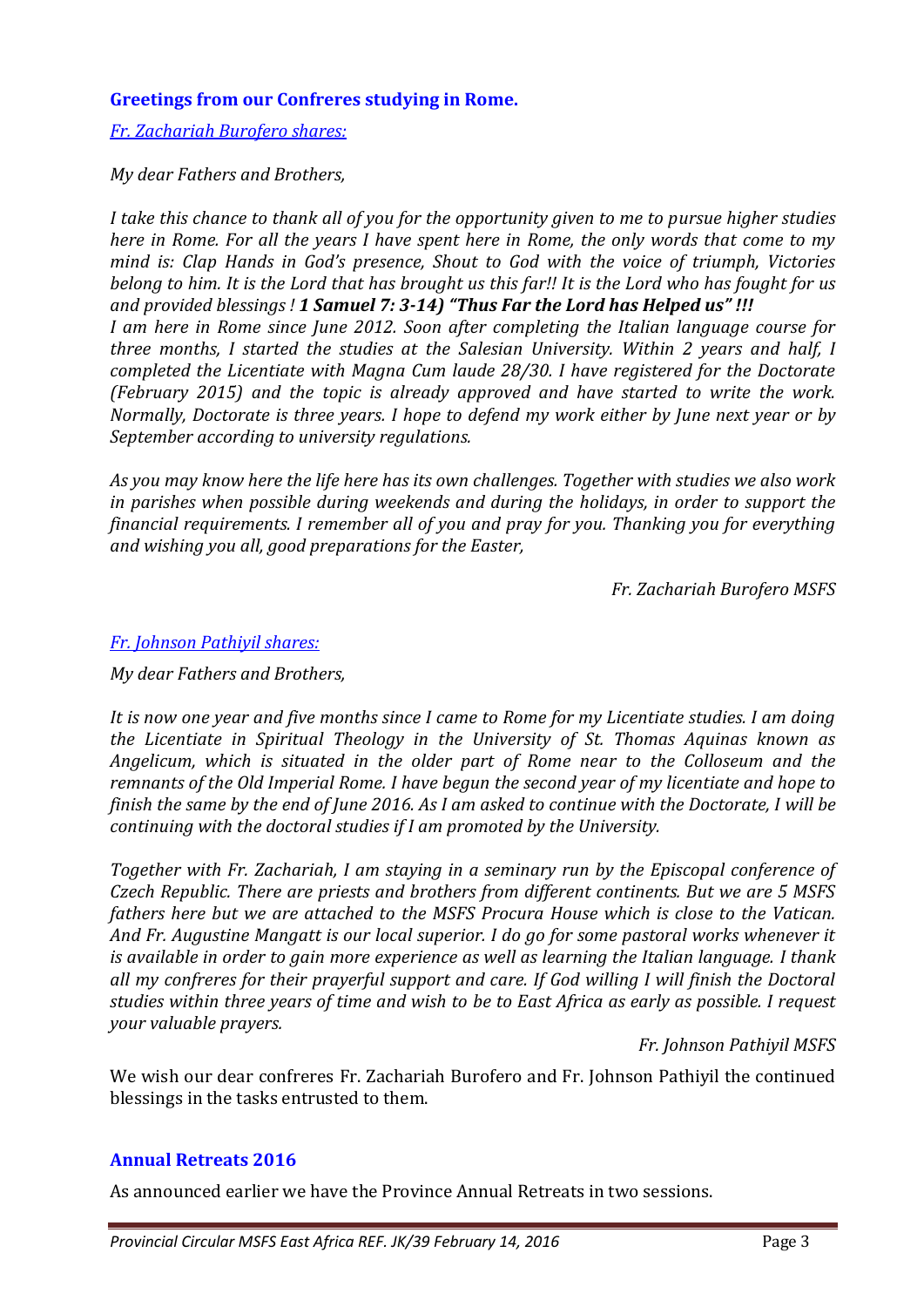# **Retreat A:**

**Place:** Retreat Centre of Precious Blood Sisters, Lushoto, Tanzania

**Date:** May 31 Tuesday evening to June 6, Monday morning.

**Guide:** Rev. Fr. Josaphat Bududu (Archdiocese of Tabora)

# **Retreat B:**

**Place**: Subiaco Retreat centre of the Benedictine sisters, Karen, Nairobi, Kenya

**Date:** June 22 Wednesday evening to June 28, Tuesday morning

**Guide:** Rev. Fr. Sahaya G. Selvam SDB

As we know the participation in the Province retreat is mandatory. Those who need exception for valid reasons, are to get explicit permission. You can choose one of these retreats. Kindly register your names before March 15. Since both venues may have limitations to accommodate beyond a particular number we need to distribute more or less equally.

Annual retreats are special times in the life of the individual and of the Province. It is a time of being together with the Lord and with one another in an intensive manner. Let us already begin to pray for the blessings of God up on our retreats. Let us also pray for our guides who consented to guide us during this time of retreat.

# **Fr. Sheejan Kallarackal - Doctoral Studies**

Fr. Sheejan Kallarackal has obtained admission for Doctoral Studies in the University of Cape Town, South Africa. It is a distant learning program with a few direct sessions and presentations every year, at the University. On February 8 he left for Cape Town for the registrations and other initial processes and he will be back on February 19. The area of his research will be on the functioning of the Non Governmental, Faith based and Charity Organizations. We wish him all the best in his studies. We also thank sincerely Fr. Babychan Arackathara MSFS and other confreres in Southern Africa Region for the arrangements they have made.

# **Pilgrimage to the Holy Land**

Our Confreres **Fr. Joseph Poikunnel MSFS** and **Fr. Santhosh Prakashbhavan MSFS** had the opportunity to make a pilgrimage to the Holy Land and to do the three weeks renewal programs from Jan 16, 2016 to February 6, 2016 organized by the Notre Dame Centre, Jerusalem. We thank God for this opportunity and those who made this experience possible.

# **Initiation into Postulancy**

On January 20, 2016, seven aspirants (3 for Mozambique & 4 for East Africa) were initiated to Postulancy, at Fransalian Seminary, Ndagani. As an immediate preparation for the initiation into Postulancy they attended a Charismatic Retreat from January 3 to 7 in Vincentian Retreat House at Thika, Kenya. The aspirants were accompanied by Bro. Leonard Musembi MSFS and Bro. Patro Pio MSFS the regents of Ndagani and Chera who also attended the retreat. The ceremony of initiation was officiated by Fr. David Susai MSFS, who presided over the Eucharist. The event was graced by the presence of the Sisters of Our Lady of Kilimanjaro, Chera. We wish our young brothers a graceful time of Postulancy as it is a time of intensive preparation for the Novitiate and laying strong foundation for religious life.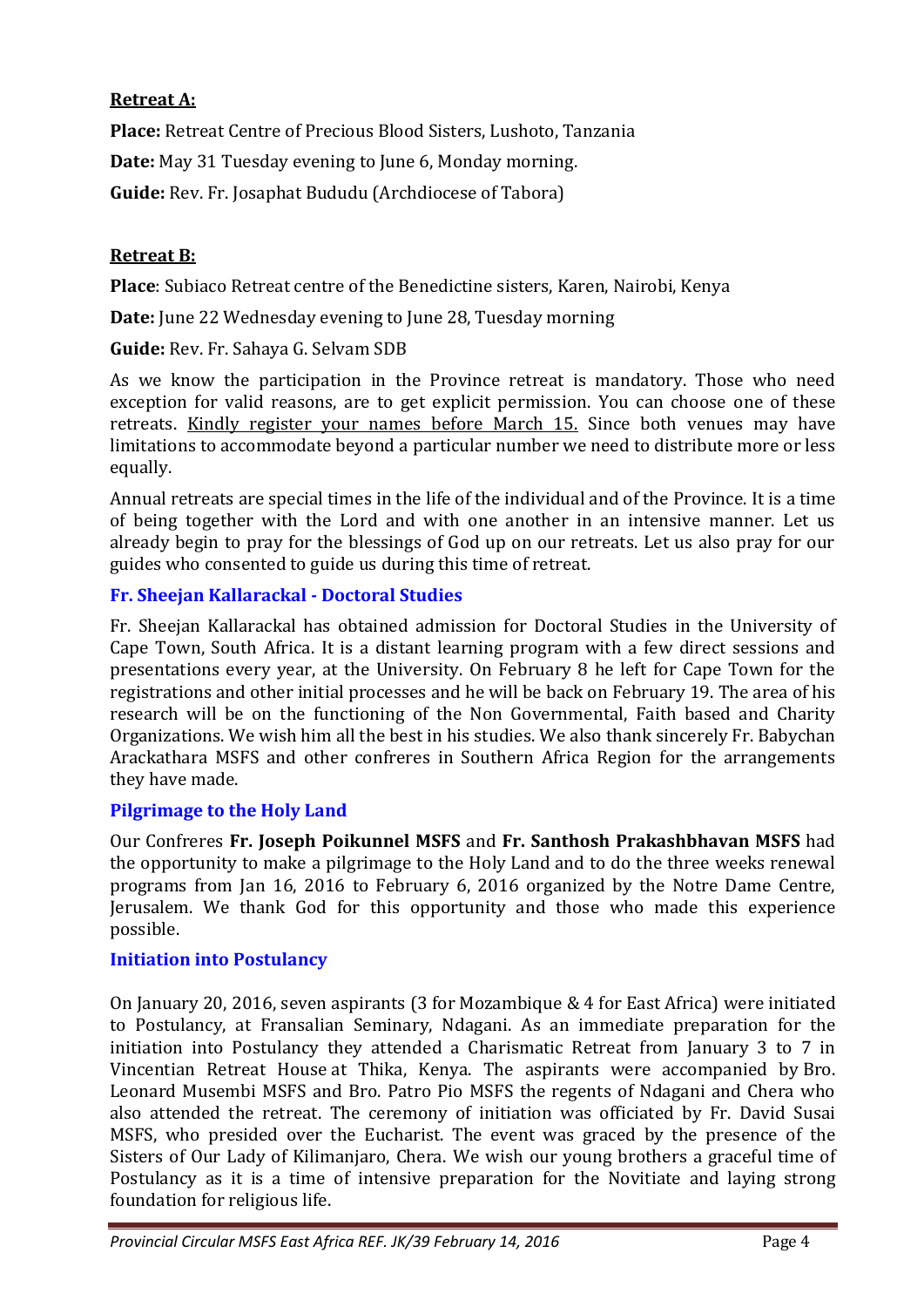## **Formation Forum meeting**

The Province Formation Forum meeting was held on February 3, 2016 at Provincial House. The outcome of the meeting will be made known when the report is ready. I thank Fr. Thomas Kochuparampil the PCIC Formation for convening and chairing the meeting.

## **Reminder: Other Forum Meetings 2016 (already announced on October 15, 2015)**

|  | March 2 |  | WED Stewardship Forum |
|--|---------|--|-----------------------|
|--|---------|--|-----------------------|

- March 3 THU Education Forum
- March 4 FRI Social and Innovative Ministry Forum
- JUNE 7 TUE Pastoral Forum

JUNE 8 WED Superiors Forum

I kindly request all those in respective ministries to make themselves available for the meeting. All the meetings will be held in Provincial House.

#### **News Snippets**

- Fr. Robert Raj MSFS the Provincial Bursar is visiting the communities / Institutions in Tabora and Kahama from February 12 to 20.
- Fr. Antony George left for India on February 12, 2016 for home holidays and to attend some refresher courses. His number in India is: +91 893 926 8270.
- Fr. Tomy Kattikanayil MSFS is at present, in Ngurdotto rendering pastoral service before he goes for the home holidays in March.
- The annual regents' Meeting and Evaluation was held on January 12, 2016 at LCI. It was organized by Fr. Thomas Kochuparampil PCIC Formation and animated by Fr. Thomas Kochalumchuvattil.
- His Grace Archbishop Paul Ruzoka is in India for treatment. At present he is in our community in Angamaly.
- Fr. Jose Parambukattil MSFS (Nagpur Province) is now staying in our community in Angamaly, as he is taking a course of Ayurvedic treatment. As many of us know in the beginning stages of our mission here he was working in Lububu and Kahama Mbulu.
- Fr. Sebastian Annaikandathil MSFS from Nagpur Province is designated to join us in May this year. He would be rendering his service at SFS Junior Seminary, Morogoro.
- Franciscan Clarist Sisters (FCC) Delhi Province has agreed to work with us in SFS Junior Seminary. They are expected to join by July this year.
- Fr James Pattarkalayil MSFS, North East India Province is appointed Dean of Studies of Suvidya College with effect from December 27, 2015. Congrats to Fr. James.
- MSFS is soon entering into the 10th country in Africa, when our confreres from Southern Africa Region begin the mission in the **Kingdom of Swaziland** shortly. Congratulations and good wishes.
- Fransalian Communications Morogoro will be organizing the inter-school cultural competitions on March 12. Best wishes!
- Fransalian Communications LCI Arusha will be organizing the inter-school cultural competitions on March 5. Best wishes!
- Fr. Mathew Thazhathukunnel MSFS, Director LCI will be going to Europe from February 28 to March 30. He will be presenting a Paper in different seminars at the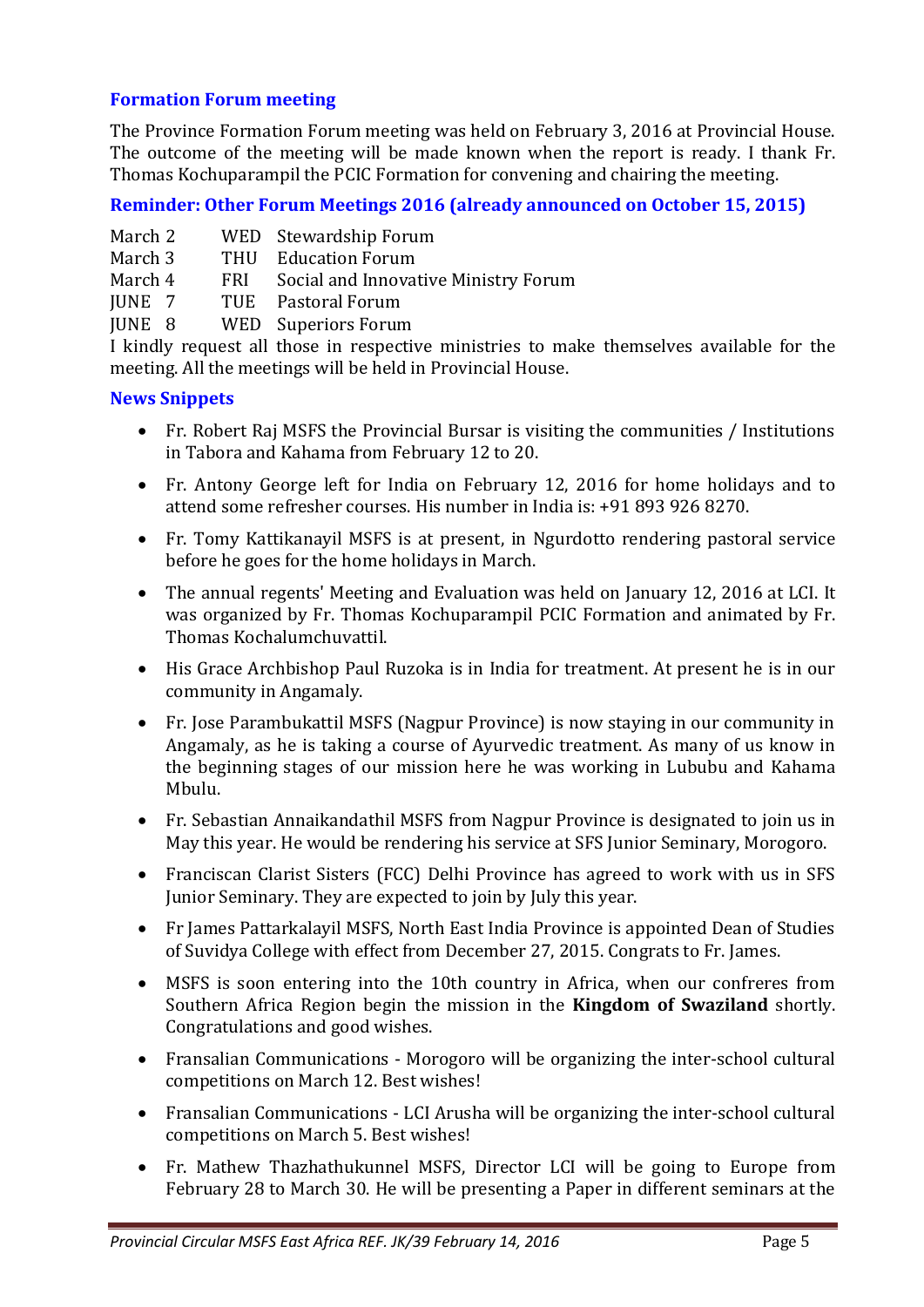University of Lueven on *Education & Culture in East Africa*. <https://www.kuleuven.be/apps/mailtemplates/previews/3622-56b8914e4ea0a.html> During the Holy Week he will be assisting Fr. Josef Giefing in Austria. We wish Fr. Mathew safe journey and all the best.

## **Important Congregational Meetings to be hosted in East Africa**

In the month of May this year, we would be hosting some very important congregational meetings. There would be the meetings Mission Superiors Africa Forum (MSAF); Provincials of India and East Africa (PIF-PEA); The Triennial Mandatory Meeting (TMM) and General Curia (GC). Some of the meetings would be with the Local Administrative Council (LAC) and Staff of LCI. All the meetings will be held at LCI. The general time frame of the meetings is from May 9 to 25, 2016. The detailed plan will be made known later. It is for the first time TMM and PIF-PEA meetings are held in Africa.

More than all the other preparations, we need to pray for the success of all these meetings. We extend to all the participants a warm welcome to Africa. Some of them would be visiting our communities and missions in Kenya and Tanzania. *Karibuni sana!*

# **Provincial Chapter South West India Province**

Rev. Fr. Benny Koottanal MSFS the newly appointed Provincial of SWI Province, has convoked the Provincial Chapter from April 11 to 16, 2016. Theme: FORMING COMMITTED MSFS ROOTED IN COMMUNITY LIFE FOR PROPHETIC MINISTRIES TODAY. Let us keep them in our prayers.

#### **Regional Assembly of the New Region of North East India**

Fr. Emmanuel Mappilaparampil MSFS the first Regional Superior of the new region in North East Province has convoked the Regional Assembly from April 13 to 15, 2016. The theme is: "Frontier Fransalians in Northeast India: Formed in Compassion, United in Mission". Let us pray for the blessings up on this Assembly and the entire Region and the Province.

#### **Prayers Requested**

#### *For sick and suffering*

**Fr. Devasia Manalel MSFS** who is now in India taking treatments related to prostrate glands.

**Mrs. Leontina Ireterera**, the beloved mother of Bro. Ventino Mutume. She is critically ill.

#### *For the departed*

**Mrs. Zitta Nejjesa**, the beloved mother of Novice Ivan Mubbo from Tororo, was called to eternal life on January 13, 2016. She was 65 years old.

#### **Renewal Program for the University Students by FC Morogoro**

Being one of the regular features of Fransalian Communications, this year the first Seminar for the University students was held on January 9. The students from SUA and Mazimbu compasses participated in the one day seminar. The theme of the day was: "Eucharist and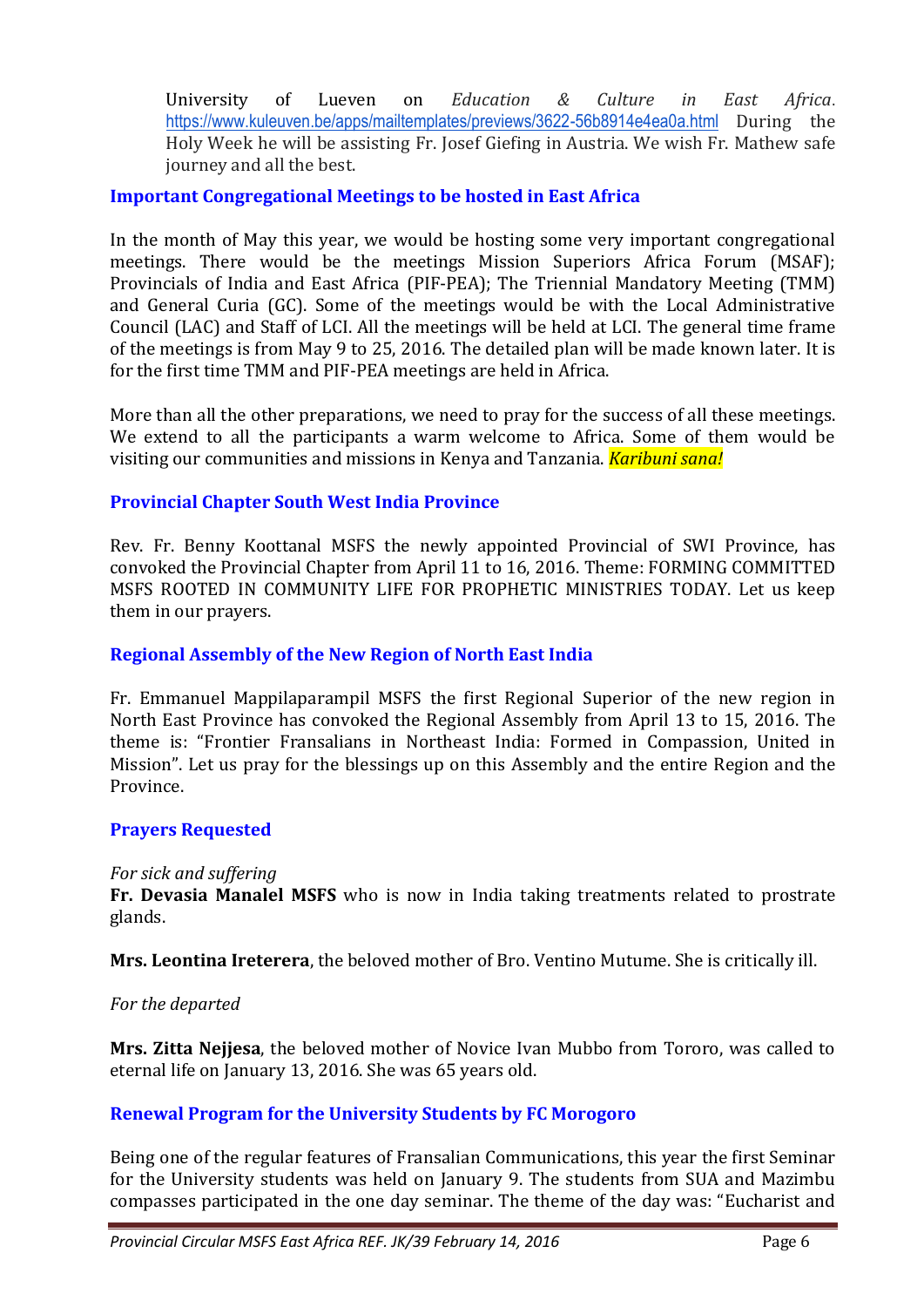the Blessed Sacrament". The resource person was Rev Fr Gervas Teti from the Diocese of Morogoro. The seminar had three input sessions attended by more than 330 students in which the resource person encouraged the students to be in touch with the Eucharistic Lord in whatever they do. He also reminded the students to discern their vocation. There were also possibilities of confession and adoration. Most of the students availed this opportunity to receive the sacraments.

The seminar was concluded by a Holy Eucharistic celebration presided over by Fr. Teti. After the mass students expressed their heart-felt gratitude to the director of Fransalian Communications and the Fransalian community for this kind of initiative. The director of Fransalian Communications Rev. Fr. Thomas Kochuparampil also congratulated the students for attending the seminar in such a big number and encouraged them to continue with the same spirit. The seminar ended around 18.45 hrs with some refreshments.

## **My tentative programme**

## **February 2016**

22 - 27 Giving Retreat for OCD Fathers in Morogoro

# **March 2016**

- 2 Stewardship Forum Meeting
- 3 Education Forum Meeting
- 4 Social and Innovative Ministry Forum Meeting
- 5 Council Meeting
- 6 Travel to Arusha
- 7-19 Classes for the Formators at LCI
- 20 Palm Sunday in Ngurdotto
- 23-27 Holy Week Mlolongo Katani
- 28-29 Orientations for the First Provincial Chapter SABS Sisters Otiende, Nairobi
- 30- 1 April Chera, Ndagani

# **April 2016**

- 2 Adoration Sisters East Africa Province Opening ceremony Nairobi
- 3 Divine Mercy Sunday, Osia Parish
- 4-11 Uganda (to be planned in detail)

# **Conclusion**

On this first Sunday of Lent we learn from Jesus who fasted and prayed, who resisted the temptations with deep convictions, who did not compromise with the evil, who did not care for the easy ways of life, who was not bothered about the name and fame and who did not find the security in the material wealth in this world. In his life we do not hear the words of scorn, we do not hear words of condemnation, but only words of love, of mercy, which are an invitation to conversation. *Neither do I condemn you; go, and do not sin again* (Jn.8:11).

Beloved Confreres and Friends, God's face is the face of a merciful father who is always patient. Have we thought about God's patience, the patience He has with each one of us? That is His mercy. He always has patience, patience with us, He understands us, He waits for us, He does not tire of forgiving us if we are able to return to Him with a contrite heart. *Great is the kindness and mercy of God for us*. (Ps.117:2) .